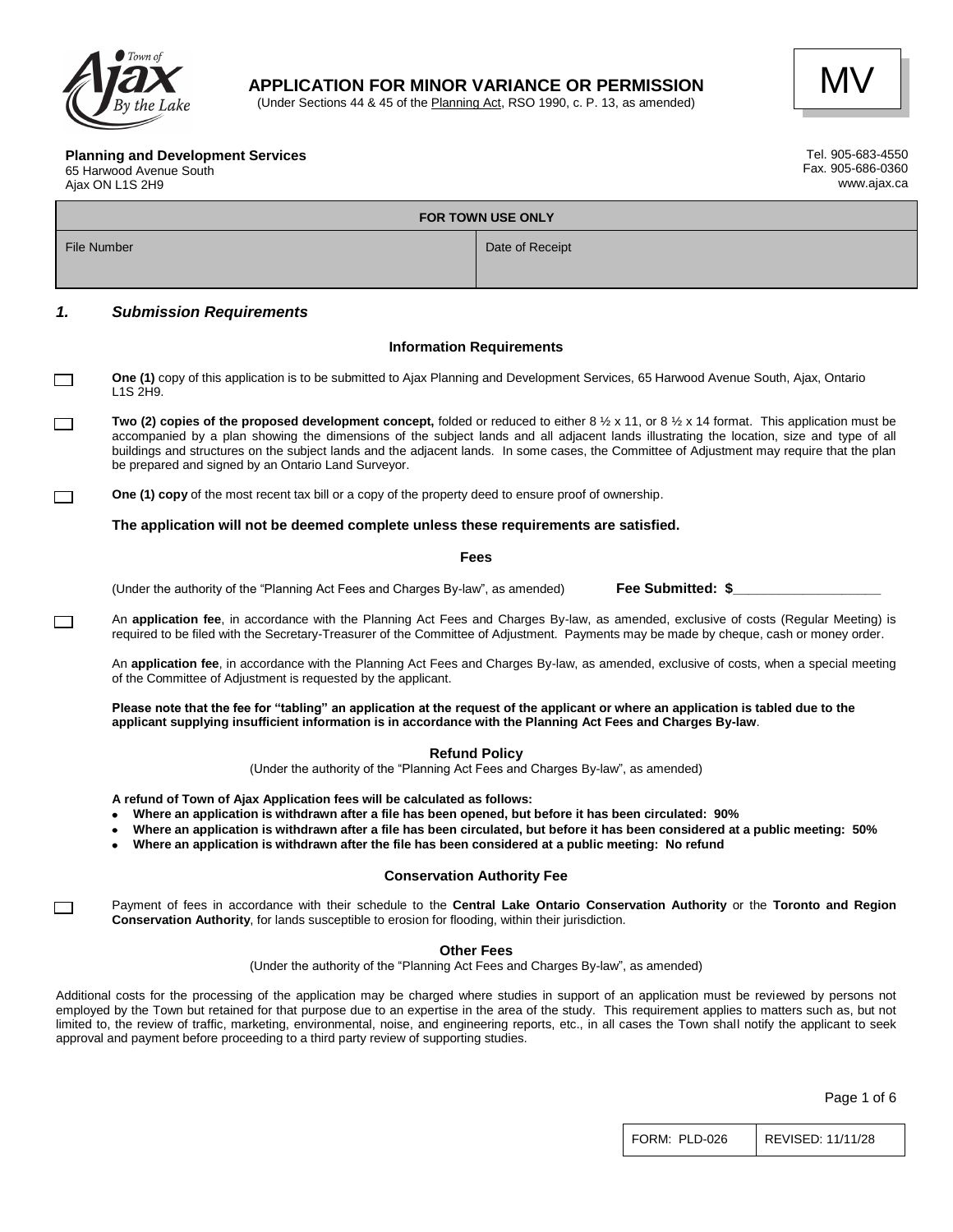Payment of Town staff costs in terms of time and expenses and attendance at hearings, mediation or arbitration where the Town becomes involved in an appeal to the Ontario Municipal Board and the Town was in support of the application.

The applicant will be responsible for the costs to the Town of appearing in support of the application and hearings of the Ontario Municipal Board or Environmental Assessment Board.

The applicant will be required to pay the reasonable legal fees of the Town for the preparation and registration of development agreements when such agreements are required.

### *2. Contact Information*

|                                                                                                                                | <b>Mailing Address</b> | <b>Telephone</b>           | Facsimile                | E-mail      |
|--------------------------------------------------------------------------------------------------------------------------------|------------------------|----------------------------|--------------------------|-------------|
| Owner                                                                                                                          |                        | $($ $)$                    | $\left($                 |             |
| <b>Applicant</b>                                                                                                               |                        | $\overline{(}$             | $\overline{\phantom{a}}$ |             |
| <b>Agent or Primary Consultant</b>                                                                                             |                        | $\overline{ }$             | $\left($                 |             |
| Other: (specify)                                                                                                               |                        |                            |                          |             |
| Correspondence relating to this application should be sent to (select<br>one only):<br>Applicant<br>Other<br>Agent or<br>Owner |                        | The applicant is:<br>Owner | Lessee of Land or        | Prospective |
|                                                                                                                                | Primary<br>Consultant  |                            | Tenant                   | Owner       |
| If the applicant is not the Owner, the Owner must consent to the<br>proposed Minor Variance Application.                       |                        |                            |                          |             |
| Separate Letter of Authorization attached                                                                                      |                        | Owner's Signature:         |                          |             |
|                                                                                                                                |                        | Date:                      |                          |             |

#### *3. Details of the Subject Lands*

| <b>Location and Description</b> |                |                        |                   |                           |  |  |
|---------------------------------|----------------|------------------------|-------------------|---------------------------|--|--|
| <b>Municipal Address</b>        |                | Lot/Part #             | Plan/Concession # | Assessment Roll # & PIN # |  |  |
|                                 |                |                        |                   |                           |  |  |
|                                 |                |                        |                   |                           |  |  |
| <b>Size of Site</b>             |                |                        |                   |                           |  |  |
| Frontage (m)                    | Land Area (ha) | Buildable Area $(m^2)$ | Average Depth (m) | Average Width (m)         |  |  |
|                                 |                |                        |                   |                           |  |  |
|                                 |                |                        |                   |                           |  |  |

Page 2 of 6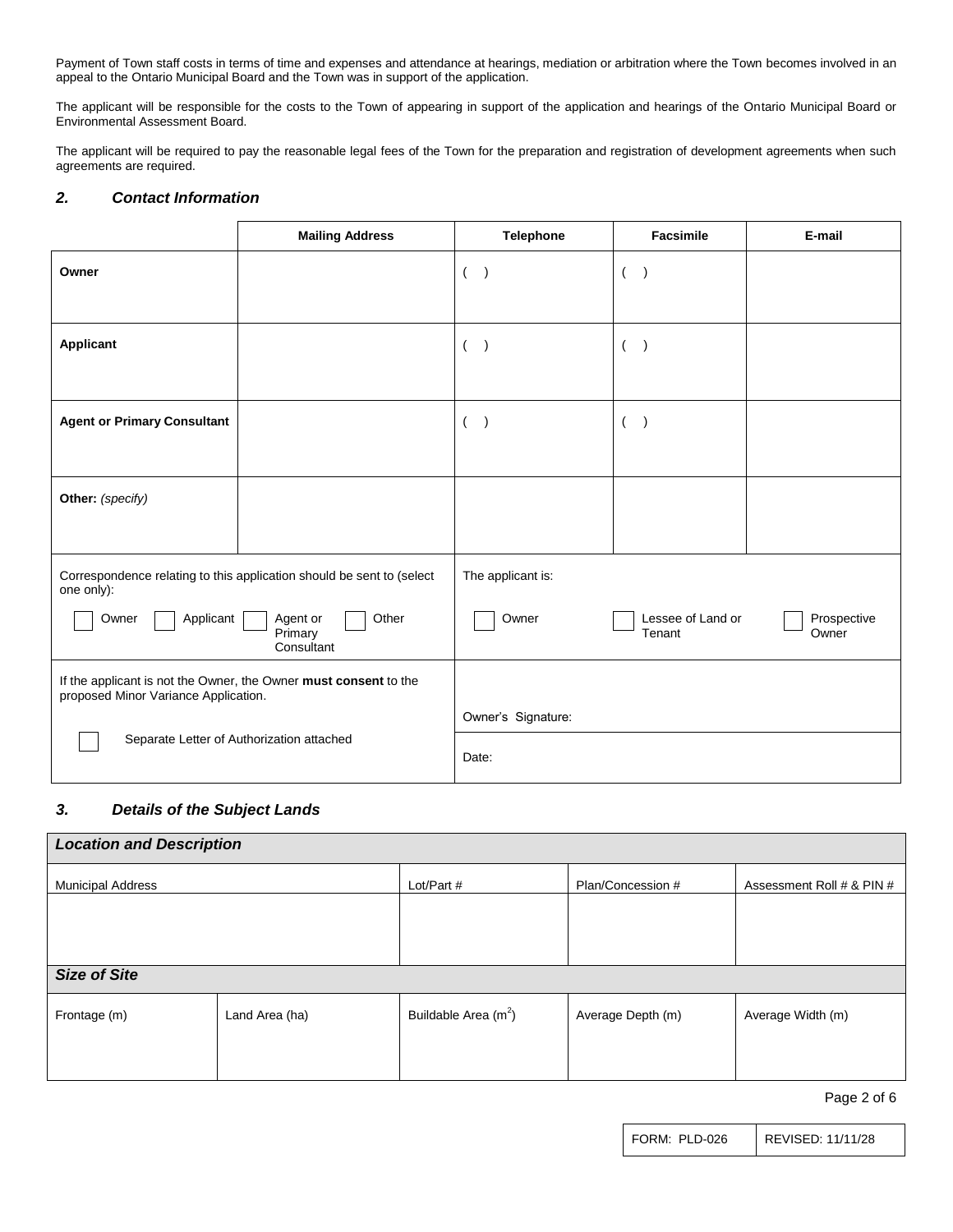# *4. Application Details*

| on the property.                                                                                            | Construction dates of all buildings and structures                                                       |                          |                         |                          |                         |
|-------------------------------------------------------------------------------------------------------------|----------------------------------------------------------------------------------------------------------|--------------------------|-------------------------|--------------------------|-------------------------|
| and the outcome.                                                                                            | If you have previously applied for relief in respect<br>of the property, please describe the application |                          |                         |                          |                         |
|                                                                                                             | Describe the nature of relief requested.                                                                 |                          |                         |                          |                         |
| law.                                                                                                        | Please explain why it is not possible to comply<br>with the provisions of the respective zoning by-      |                          |                         |                          |                         |
|                                                                                                             | Does the proposal require the removal of any<br>trees or vegetation from the subject property?           |                          |                         |                          |                         |
| Details of Buildings and Structures on the<br><b>Subject Lands</b>                                          |                                                                                                          | <b>Ground Floor Area</b> | <b>Gross Floor Area</b> | No. of<br>Storeys/Height | <b>Length and Width</b> |
| Existing                                                                                                    |                                                                                                          |                          |                         |                          |                         |
| Proposed                                                                                                    |                                                                                                          |                          |                         |                          |                         |
| Details of Proposed Building Setbacks/Yards                                                                 |                                                                                                          | <b>Front Yard</b>        | <b>Side Yard</b>        | <b>Rear Yard</b>         | <b>Exterior Yard</b>    |
| Existing                                                                                                    |                                                                                                          |                          |                         |                          |                         |
| Proposed                                                                                                    |                                                                                                          |                          |                         |                          |                         |
| Separate Explanatory Text Attached<br>(If checked, indicate Title, Author and<br>Date of Material provided) |                                                                                                          | <b>Title and Author</b>  |                         |                          | Date                    |

# *5. Details of the Property*

| Describe the current use of the<br>property and the length of time the<br>current use has taken place (if<br>known).                                                  |   |                      |   |                        |   |                           |        |                         |   |                        |
|-----------------------------------------------------------------------------------------------------------------------------------------------------------------------|---|----------------------|---|------------------------|---|---------------------------|--------|-------------------------|---|------------------------|
| Describe the use of land adjacent to<br>the property.                                                                                                                 |   |                      |   |                        |   |                           |        |                         |   |                        |
| Describe the proposed access to the<br>property, whether it is provincially,<br>regionally or municipally owned and<br>maintained, or is by private right-of-<br>way. |   |                      |   |                        |   |                           |        |                         |   |                        |
| Describe the nature and location of<br>affecting<br>the<br>any easements<br>property, if any.                                                                         |   |                      |   |                        |   |                           |        |                         |   |                        |
| Describe the method of servicing<br>available to the property<br>check all that apply):                                                                               | П | Water<br>(connected) | П | Water<br>(unconnected) | П | Sanitary<br>(unconnected) | $\Box$ | Sanitary<br>(connected) | L | Storm<br><b>Sewers</b> |

Page 3 of 6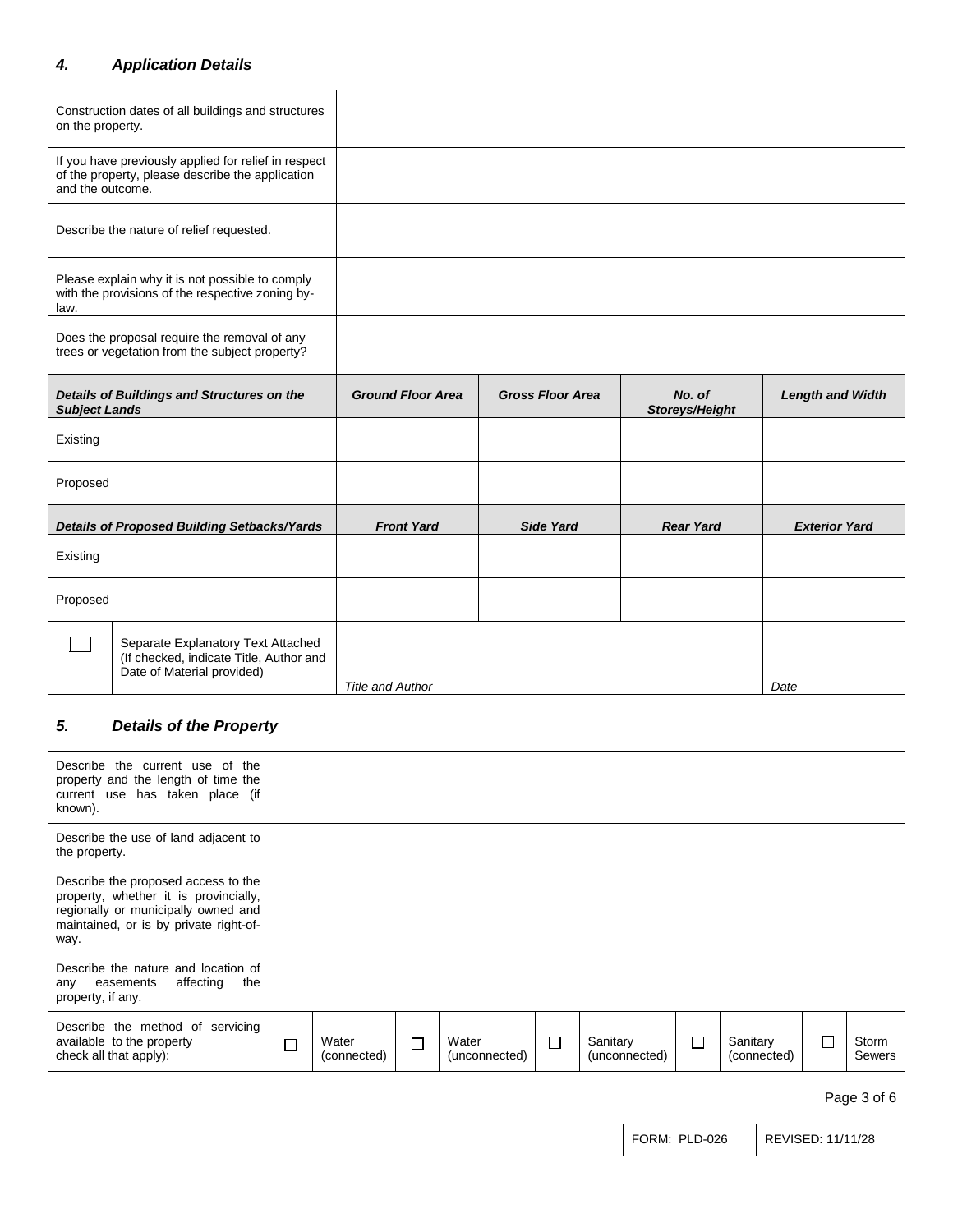#### *6. Current Planning Status*

| Existing Land Use Designation in the  <br>Town of Ajax Official Plan |  |
|----------------------------------------------------------------------|--|
| Existing Zoning                                                      |  |

#### *7. Other Planning Applications or Approvals Required*

Please indicate whether the property is the subject of the following planning applications:

| <b>Application Type</b> |                                    | Submitted? |    | Office Use Only (File No.) |  |
|-------------------------|------------------------------------|------------|----|----------------------------|--|
|                         |                                    | yes        | no |                            |  |
|                         | Plan of Subdivision or Condominium |            |    |                            |  |
|                         | Site Plan                          |            |    |                            |  |
|                         | Land Division (Severance)          |            |    |                            |  |
|                         | Other (Specify)                    |            |    |                            |  |

#### *8. Affidavit and Sworn Declaration of Owner or Application*

I agree that all studies submitted in support of this application may be made available for public review, pursuant to the Municipal Freedom of Information and Protection of Privacy Act.

I agree to reimburse the Town of Ajax for any costs associated with the preparation of studies required to evaluate the application by qualified consultants, and any costs which may be incurred before the courts and tribunals arising from the disposition of this application.

I hereby certify that all statements contained within this application are true and agree to allow Town staff reasonable access to the property.

Declared before me at the \_\_\_\_\_\_\_\_\_\_\_\_\_\_\_\_\_\_\_\_\_\_\_\_\_ of \_\_\_\_\_\_\_\_\_\_\_\_\_\_\_\_\_\_\_\_\_\_\_\_\_  $\quad \text{in the } \underline{\hspace{1cm}}$ this \_\_\_\_\_\_\_\_\_\_\_\_\_\_\_\_\_\_\_\_\_\_ day of \_\_\_\_\_\_\_\_\_\_\_\_\_\_\_\_\_\_\_\_\_\_\_\_\_\_\_\_\_\_\_\_, 20\_\_\_\_\_\_\_\_

Commissioner of Oaths

\_\_\_\_\_\_\_\_\_\_\_\_\_\_\_\_\_\_\_\_\_\_\_\_\_\_\_\_\_\_\_\_\_\_\_\_\_\_\_\_

| Signature of Owner or Applicant | Date |
|---------------------------------|------|

Personal information contained on this form is collected under the authority of the Planning Act, RSO 1990, c. P13 and the applicable implementing Ontario Regulation, and will be used to evaluate the Minor Variance application. Questions about the collection of personal information should be directed to the Records Manager/FOI Coordinator, 65 Harwood Avenue South, Ajax, Ontario, L1S 2H9, (905) 683-4550, ext. 3343.

If you have any comments on the format or content of this application form, please complete a Customer Feedback Form, which is available at Planning and Development Services, Town of Ajax.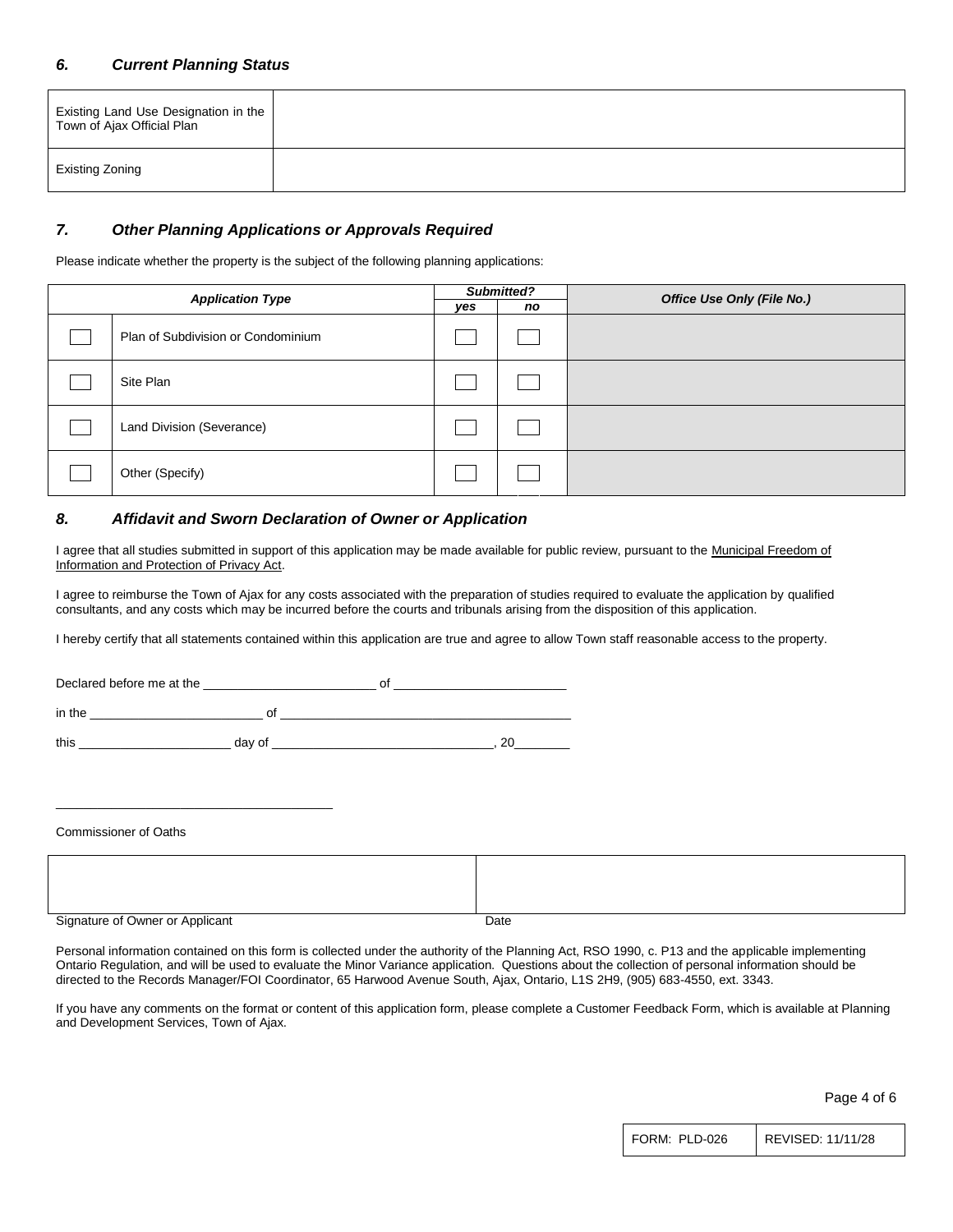# **INTRODUCTION TO THE COMMITTEE OF ADJUSTMENT OF THE TOWN OF AJAX**

### **Organization**

The Committee of Adjustment of the Town of Ajax is composed of five (5) members who are appointed by Ajax Council. Council may appoint any person to the Committee of Adjustment whom they consider appropriate. Committee members hold office for a term concurrent to that of the Council who appointed them, three years.

### **Legislation**

The Committee of Adjustment is constituted and appointed by a By-law of the Corporation of the Town of Ajax and operates in accordance with Sections 44 and 45 of the Planning Act, RSO 1990, c. P13 and Ontario Regulation 200/96.

## **Function**

The primary function of the Committee of Adjustment is to consider applications for minor variance from the provisions of Zoning By-law 95-2003. The Committee must evaluate each application for minor variance as follows:

The Committee may authorize a minor variance from the provisions of the By-law, in respect of the land, building or structure;

The Committee must satisfy itself that the granting of a minor variance does not violate the general intent of the By-law and the Official Plan and is minor in nature.

In addition to requests for minor variance approval, an application may be filed with the Committee of Adjustment for permission. A request for permission entails either of the following:

The enlargement or extension of a legal non-conforming building or structure; or

The conversion of the use of land, building or structure from a legal non-conforming use to a similar legal nonconforming use or to a use which is more compatible with the uses permitted under the Zoning By-law.

Finally, application may be made to the Committee of Adjustment for clarification of the uses permitted by the By-law. Where such uses are defined in general terms the Committee is empowered to permit the use of land, building or structure for any purpose that the Committee considers as being in conformity with the uses permitted by the By-law.